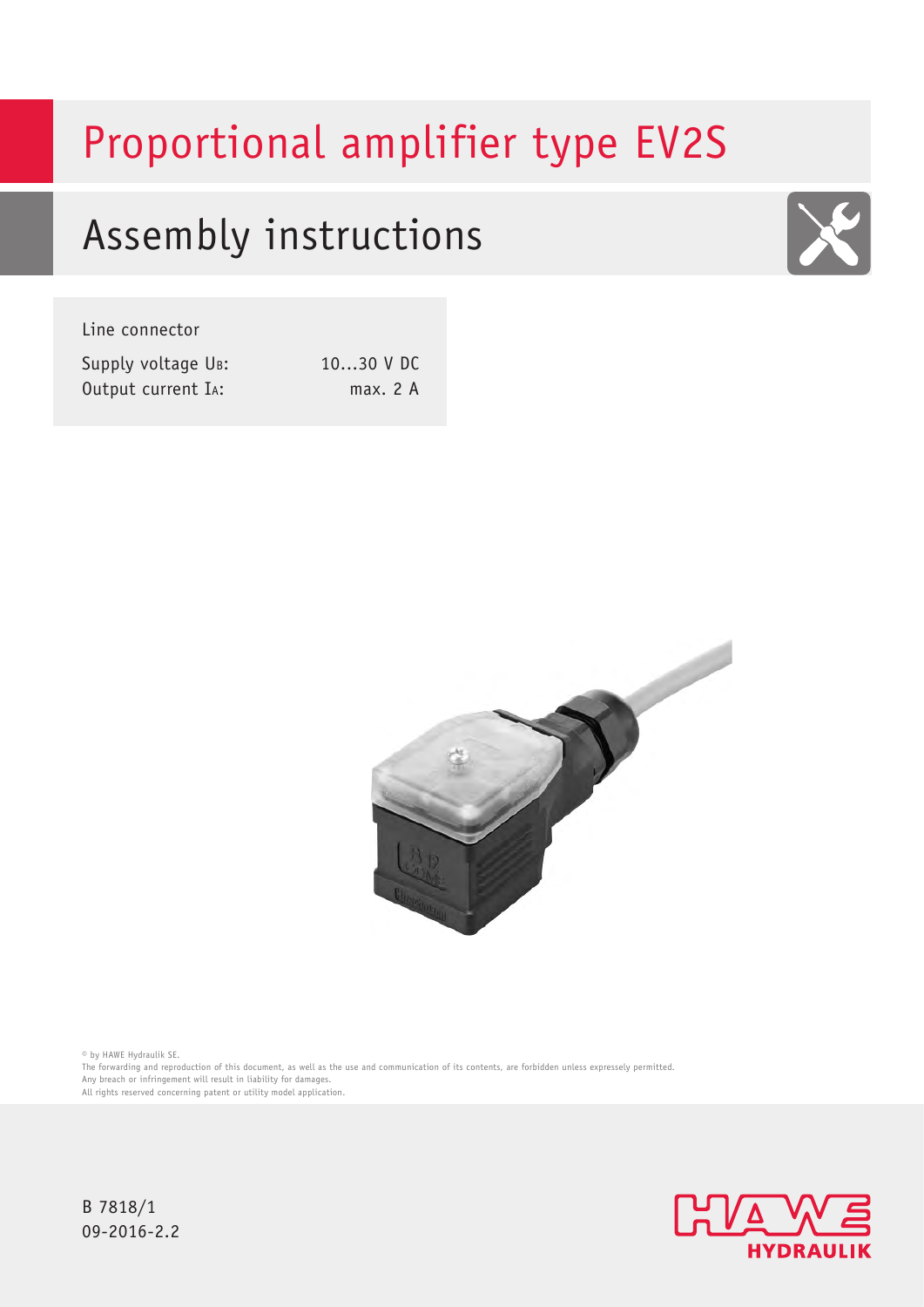

## **1 Installation, operation and maintenance information**

#### **1.1 Initial operation (quick start)**

#### **Switch on device**

- 1. Connect power supply (litz wire/pin 1 and litz wire/pin 2)
- 2. Switch on power supply
- ✓ Display on **C-**

#### **Select number of solenoids**

 $\Box$  Single-action, twin and two single-action solenoids can be selected.

3. Select number of solenoids.

| <b>Display</b> | Description                                                                           |
|----------------|---------------------------------------------------------------------------------------|
|                | No selection, invalid input                                                           |
|                | One single-action solenoid                                                            |
|                | One twin solenoid or two single-action solenoids (only possible with EV2S-CAN-DG-L3K) |

Select operating mode using the UP and DOWN buttons. Confirm the selected operating mode with OK

✓ Display on **T-**

#### **Select input signal**

 $\blacksquare$  To ensure operation without problems, it is essential to define the input signal correctly

4. Select input signal

| <b>Display</b> | Input signal                                                                   | Connection           |  |  |  |  |
|----------------|--------------------------------------------------------------------------------|----------------------|--|--|--|--|
| $E =$          | No selection, invalid input                                                    |                      |  |  |  |  |
| ЕO             | 0 to 10 V DC                                                                   | Analogue input 1     |  |  |  |  |
| $E +$          | 4 to 20 mA                                                                     | Analogue input 1     |  |  |  |  |
| F5             | 0 to 10 V DC                                                                   | Analoque input 2     |  |  |  |  |
| EЭ             | <b>CAN</b>                                                                     | Analogue input 2     |  |  |  |  |
| 난닉             | <b>PWM</b>                                                                     | Analoque input 1     |  |  |  |  |
| ES.            | $2 \times 0$ to 10 V DC                                                        | Analoque input 1 & 2 |  |  |  |  |
| EБ             | $-10$ to $+10$ V DC                                                            | Analoque input 2     |  |  |  |  |
| Εq             | 0.25 Ubat to 0.75 Ubat<br>A: 0.49 Ubat to 0.25 Ubat, B: 0.51 Ubat to 0.75 Ubat | Analoque input 1     |  |  |  |  |
| EΒ             | 0 to 5 V DC                                                                    | Analogue input 1     |  |  |  |  |
| E9             | $0$ to $5$ V DC                                                                | Analoque input 2     |  |  |  |  |

Select operating mode using the **UP** and **DOWN** buttons. Confirm the selected operating mode with OK

✓ Display on **V-**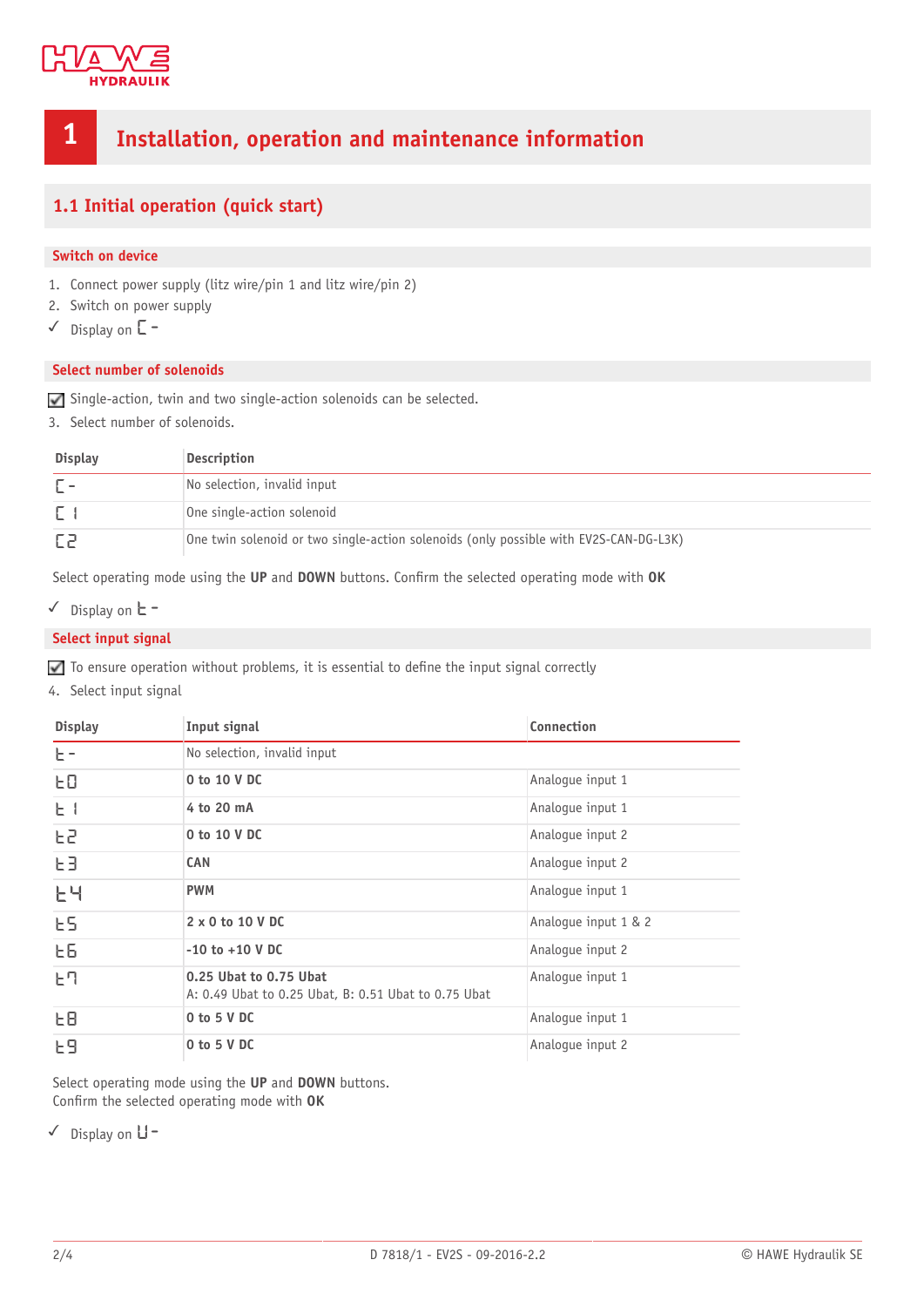

#### **Select supply voltage**

#### 5. Select supply voltage

| <b>Display</b> | <b>Description</b>                |
|----------------|-----------------------------------|
| $\pm 1 -$      | No selection, invalid input       |
|                | 12 V DC supply voltage            |
| טכ             | $ 24 \text{ V}$ DC supply voltage |

Select operating mode using the **UP** and **DOWN** buttons. Confirm the selected operating mode with OK

✓ Display on **P-**

#### **Select valve type**

Valve-specific settings, such as minimum current, maximum current, dither amplitude and dither frequency are crucial for ensuring that operation is as accurate as possible. Basic settings have been pre-defined for the most common valves

6. Select valve type

| <b>Display</b> | Valve type                  | Minimum current                        | Maximum current                       | <b>Dither</b><br>amplitude | Dither frequency |  |  |  |
|----------------|-----------------------------|----------------------------------------|---------------------------------------|----------------------------|------------------|--|--|--|
| $P -$          | No selection, invalid input |                                        |                                       |                            |                  |  |  |  |
| PO.            | General                     | 0.0 A (12 V DC)<br>0.0 A (24 V DC)     | 1.0 A (12 V DC)<br>0.5 A (24 V DC)    | 50%                        | 100 Hz, PWM      |  |  |  |
| $P +$          | PSL <sub>2</sub>            | 0.34 A (12 V DC)<br>0.17 A (24 V DC)   | 1.16 A (12 V DC)<br>0.58 A (24 V DC)  | 50%                        | 100 Hz, PWM      |  |  |  |
| 59             | PSL 3 & 5                   | 0.37 A (12 V DC)<br>0.18 A (24 V DC)   | 1.26 A (12 V DC)<br>0.63 A (24 V DC)  | 50%                        | 100 Hz, PWM      |  |  |  |
| PВ             | EDL                         | $0.46$ A (12 V DC)<br>0.23 A (24 V DC) | 1.56 A (12 V DC)<br>0.78 A (24 V DC)  | 50%                        | 100 Hz, PWM      |  |  |  |
| PЧ             | EMP to V                    | 0.4 A (12 V DC)<br>0.2 A (24 V DC)     | 1.6 A (12 V DC)<br>0.8 A (24 V DC)    | 50%                        | 100 Hz, PWM      |  |  |  |
| PS.            | PMV                         | 0.2 A (12 V DC)<br>0.1 A (24 V DC)     | 1.26 A (12 V DC)<br>0.63 A (24 V DC)  | 30%                        | 100 Hz, PWM      |  |  |  |
| PB.            | PDV                         | 0.2 A (12 V DC)<br>0.1 A (24 V DC)     | 1.2 A (12 V DC)<br>$0.68$ A (24 V DC) | 30%                        | 100 Hz, PWM      |  |  |  |
| PП             | <b>PDM</b>                  | 0.2 A (12 V DC)<br>0.1 A (24 V DC)     | 1.26 A (12 V DC)<br>0.63 A (24 V DC)  | 30%                        | 100 Hz, PWM      |  |  |  |
| PB             | <b>SEH</b>                  | 0.18 A (12 V DC)<br>0.1 A (24 V DC)    | 1.26 A (12 V DC)<br>0.63 A (24 V DC)  | 30%                        | 100 Hz, PWM      |  |  |  |

Select operating mode using the **UP** and **DOWN** buttons. Confirm the selected operating mode with OK

 $\checkmark$  The display shows the setting for the first selection point "operating mode"

- 7. You can press **OK** to check the selected settings again
- 8. Save the settings by pressing the **UP** and **DOWN** buttons simultaneously for 2 seconds
- ✓ Ready for the next step: set the input signal and test the function